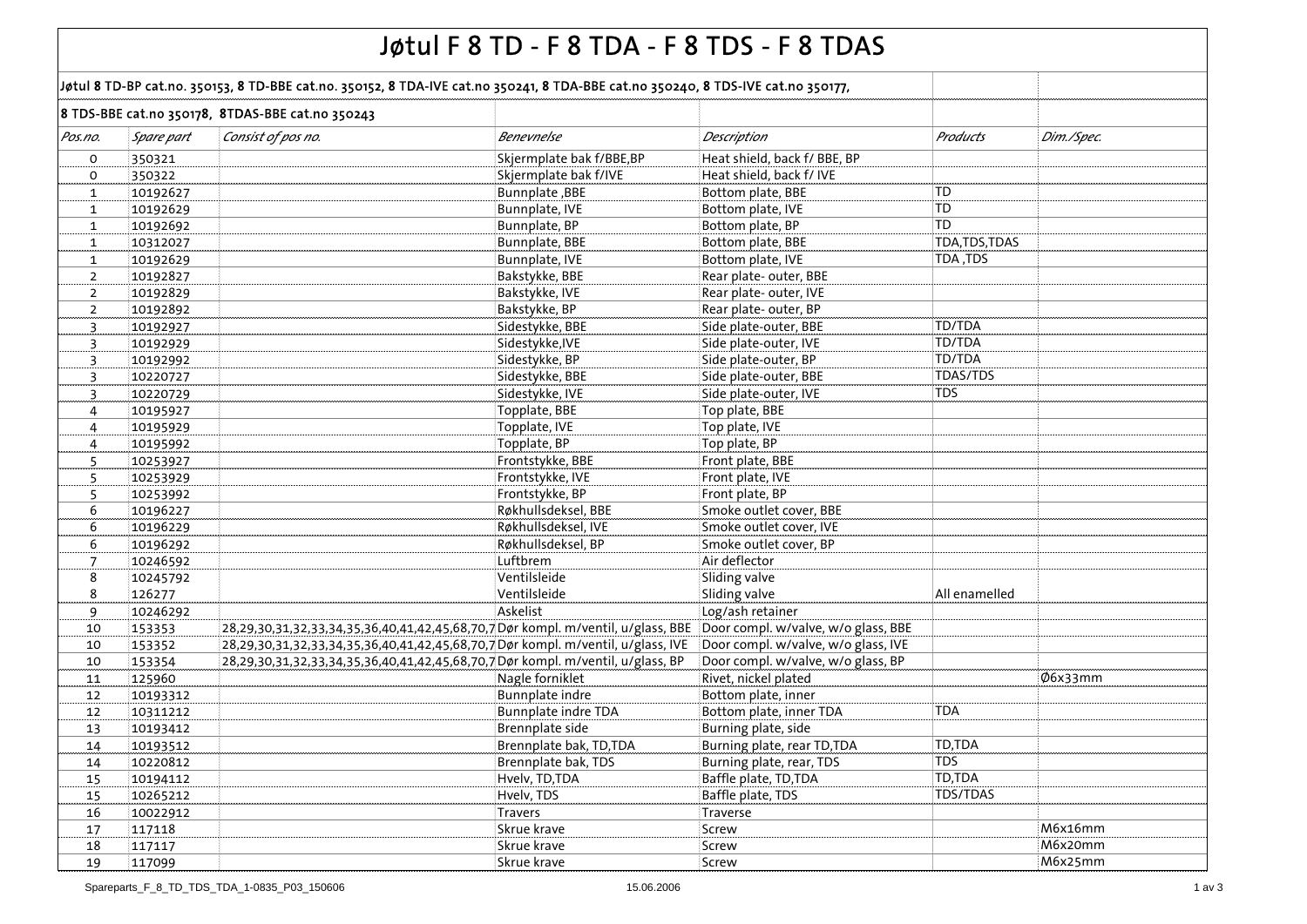| Jøtul F 8 TD - F 8 TDA - F 8 TDS - F 8 TDAS |                                                                                                                                   |                                                  |                                   |                                       |                 |                      |  |  |  |
|---------------------------------------------|-----------------------------------------------------------------------------------------------------------------------------------|--------------------------------------------------|-----------------------------------|---------------------------------------|-----------------|----------------------|--|--|--|
|                                             | Jøtul 8 TD-BP cat.no. 350153, 8 TD-BBE cat.no. 350152, 8 TDA-IVE cat.no 350241, 8 TDA-BBE cat.no 350240, 8 TDS-IVE cat.no 350177, |                                                  |                                   |                                       |                 |                      |  |  |  |
|                                             |                                                                                                                                   | 8 TDS-BBE cat.no 350178, 8TDAS-BBE cat.no 350243 |                                   |                                       |                 |                      |  |  |  |
| Pos.no.                                     | Spare part                                                                                                                        | Consist of pos no.                               | Benevnelse                        | Description                           | <b>Products</b> | Dim./Spec.           |  |  |  |
| 23                                          | 151884                                                                                                                            | incl. screw and gasket                           | Røyktut kompl. m/pakn.BBE         | Smoke outlet compl w/gasket, BBE      |                 | Ø150/175/180mm       |  |  |  |
| 23                                          | 151887                                                                                                                            | incl. screw and gasket                           | Røyktut kompl. m/pakn. IVE        | Smoke outlet compl w/gasket, IVE      |                 | Ø150/175/180mm       |  |  |  |
| 23                                          | 151883                                                                                                                            | incl. screw and gasket                           | Røyktut kompl. m/pakn. BP         | Smoke outlet compl w/gasket, BP       |                 | Ø150/175/180mm       |  |  |  |
| 24                                          |                                                                                                                                   |                                                  | Pakningssnor f/topplate           | Gasket f/ top plate                   |                 | LD-9,5x1740mm        |  |  |  |
| 25                                          | 125779                                                                                                                            |                                                  | Pakning for røyktut               | Gasket f/ smoke outlet                |                 | $\phi$ 175 mm        |  |  |  |
| 26                                          | 153350                                                                                                                            |                                                  | Dør kompl. u/ventil, u/glass, BBE | Door compl. w/o valve, w/o glass, BBE |                 |                      |  |  |  |
| 26                                          | 153351                                                                                                                            |                                                  | Dør kompl. u/ventil, u/glass, IVE | Door compl. w/o valve, w/o glass, IVE |                 |                      |  |  |  |
| 26                                          | 153355                                                                                                                            |                                                  | Dør kompl. u/ventil, u/glass, BP  | Door compl. w/o valve, w/o glass, BP  |                 |                      |  |  |  |
| 27                                          | 10243818                                                                                                                          |                                                  | Håndtak rett BP                   | Door latch straight BP                |                 |                      |  |  |  |
| 27                                          | 126243                                                                                                                            |                                                  | Håndtak rett Forniklet            | Door latch straight nickel cromat     |                 |                      |  |  |  |
| 27                                          | 10371218                                                                                                                          |                                                  | Håndtak buet BP                   | Door latch curved BP                  |                 |                      |  |  |  |
| 27                                          | 128760                                                                                                                            |                                                  | Håndtak buet Forniklet            | Door latch curved nickel cromat       |                 |                      |  |  |  |
| 28                                          | 126164                                                                                                                            |                                                  | Fjær                              | Spring                                |                 |                      |  |  |  |
| 29                                          | 117587                                                                                                                            |                                                  | Underlagsskive                    | Washer support                        |                 | Ø10,5x25mm           |  |  |  |
| 30                                          |                                                                                                                                   |                                                  | Pakningssnor f/dør                | Gasket for door                       |                 | LD-360-8,7x1420mm    |  |  |  |
| 31                                          | 126245                                                                                                                            |                                                  | Stengejern                        | Latch                                 |                 |                      |  |  |  |
| 32                                          |                                                                                                                                   |                                                  | Pakningssnor f/glass              | Gasket f/ glass                       |                 | LD 187 Ø-4,7x1230mm  |  |  |  |
| 32                                          |                                                                                                                                   |                                                  | Pakningssnor f/glass              | Gasket f/ glass                       |                 | LD 250 Ø6,4 x 1250mm |  |  |  |
| 33                                          | 126141                                                                                                                            |                                                  | Glass                             | Glass                                 |                 |                      |  |  |  |
| 34                                          | 153620                                                                                                                            |                                                  | Glassklips m/pakning              | Glass clip                            |                 |                      |  |  |  |
| 35                                          | 117505                                                                                                                            |                                                  | Skrue pan posidriv                | Screw, pan head                       |                 | M6x8mm               |  |  |  |
| 36                                          | 117733                                                                                                                            |                                                  | Spennstift                        | Pin                                   |                 | 5x24MBT              |  |  |  |
| 37                                          | 10193227                                                                                                                          |                                                  | Askeleppe, BBE                    | Ash lip, BBE                          |                 |                      |  |  |  |
| 37                                          | 10193229                                                                                                                          |                                                  | Askeleppe, IVE                    | Ash lip, IVE                          |                 |                      |  |  |  |
| 37                                          | 10193292                                                                                                                          |                                                  | Askeleppe, BP                     | Ash lip, BP                           |                 |                      |  |  |  |
| 38                                          | 126244                                                                                                                            |                                                  | Treknott                          | Wooden knob                           |                 |                      |  |  |  |
| 40                                          | 126229                                                                                                                            |                                                  | Hylse                             | Sleeve                                |                 |                      |  |  |  |
| 41                                          | 124853                                                                                                                            |                                                  | Skive klingerlitt                 | Washer                                |                 | Ø8x23mm              |  |  |  |
| 42                                          | 117796                                                                                                                            |                                                  | Skrue pan posidriv                | Screw, pan pos.                       |                 | M6x40mm              |  |  |  |
| 45                                          | 120004                                                                                                                            |                                                  | Underlagsskive                    | Washer support                        |                 | Ø6,4x18x1,6mm        |  |  |  |
| 46                                          | 10192527                                                                                                                          |                                                  | Ben, BBE                          | Leg, BBE                              |                 | 215mm                |  |  |  |
| 46                                          | 10192529                                                                                                                          |                                                  | Ben, IVE                          | Leg, IVE                              |                 | 215mm                |  |  |  |
| 46                                          | 10192592                                                                                                                          |                                                  | Ben, BP                           | Leg, BP                               |                 | 215mm                |  |  |  |
| 47                                          | 350167                                                                                                                            |                                                  | Gnistfanger                       | Fire screen                           |                 |                      |  |  |  |
| 48                                          | 128084                                                                                                                            |                                                  | Isolasjonsplate                   | Insulation plate                      | TDA/TDAS        |                      |  |  |  |
| 48                                          | 128090                                                                                                                            |                                                  | Isolasjonsplate                   | Insulation plate                      | <b>TDA/TDAS</b> |                      |  |  |  |
| 48                                          | 151622                                                                                                                            |                                                  | Isolasjonsplate                   | Insulation plate                      |                 |                      |  |  |  |
| 65                                          | 117588                                                                                                                            |                                                  | Underlagsskive                    | Washer support                        |                 | Ø6xØ12x0,5mm         |  |  |  |
| 66                                          | 10265318                                                                                                                          |                                                  | Utfyllingslist for hvelv          |                                       | TDA, TDS, TDAS  |                      |  |  |  |
| 67                                          | 10220627                                                                                                                          |                                                  | Deksel for sidestykke, BBE        | Cover for side plate, BBE             | TDS, TDAS       |                      |  |  |  |
| 67                                          | 10220629                                                                                                                          |                                                  | Deksel for sidestykke, IVE        | Cover for side plate, IVE             | <b>TDS</b>      |                      |  |  |  |
| 68                                          | 10285527                                                                                                                          |                                                  | Ventil i dør, BBE                 | Door valve, BBE                       |                 |                      |  |  |  |
| 68                                          | 10285529                                                                                                                          |                                                  | Ventil i dør, IVE                 | Door valve, IVE                       |                 |                      |  |  |  |
|                                             |                                                                                                                                   |                                                  |                                   |                                       |                 |                      |  |  |  |